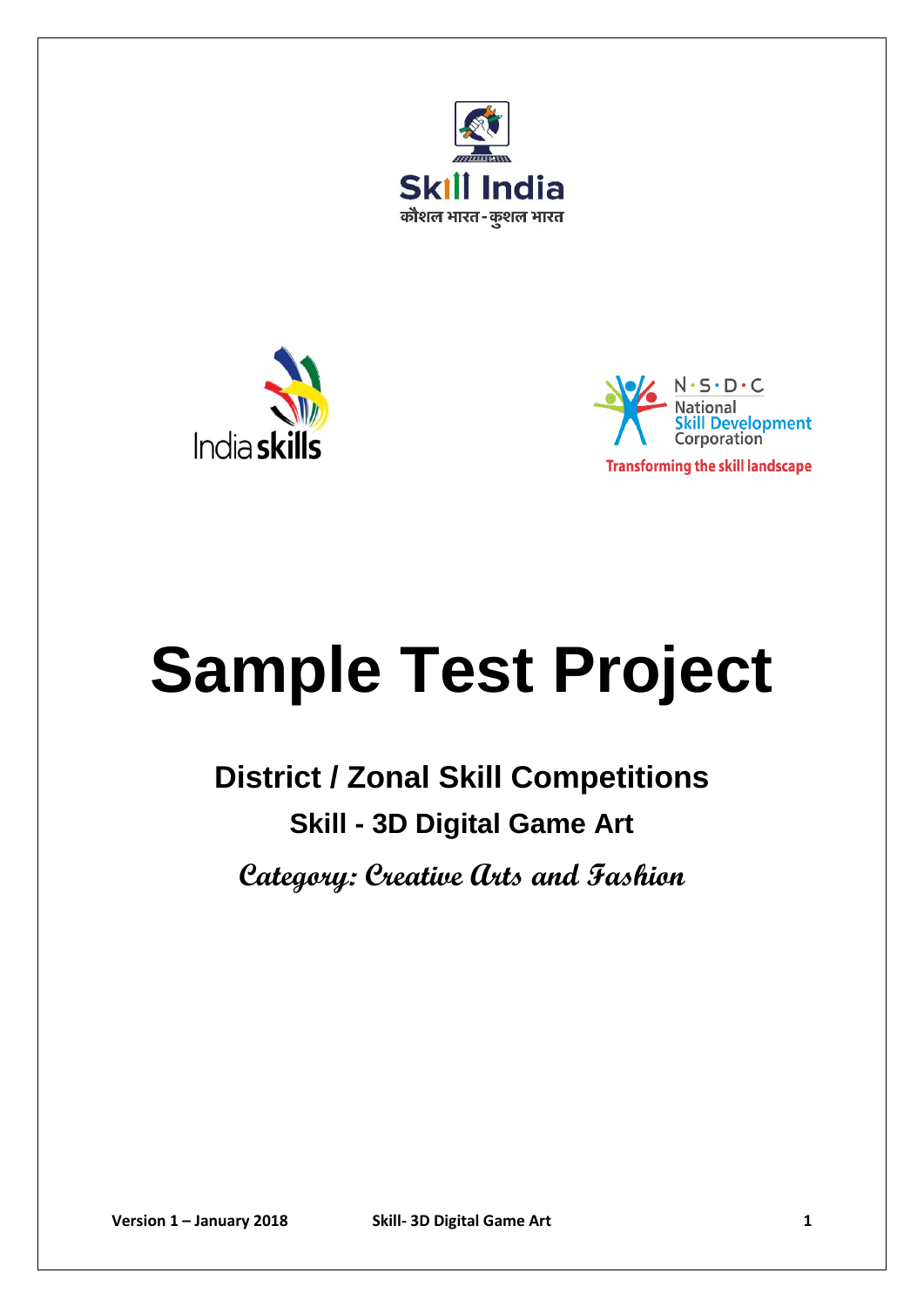## **Table of Contents**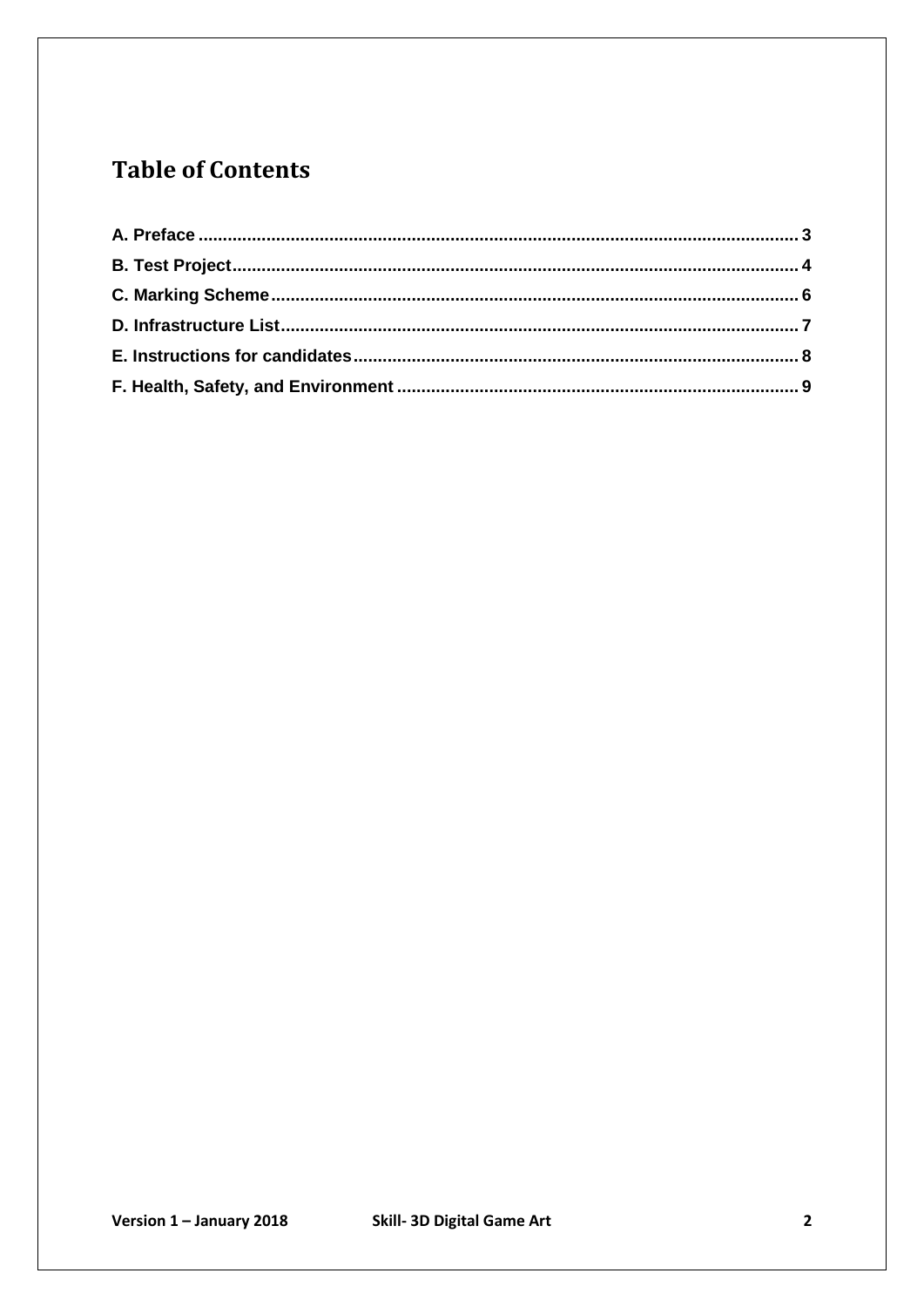## **Section -A**

### <span id="page-2-0"></span>*A. Preface*

#### **Skill Explained:**

The games development sector comprises three occupations or work roles: the designer, the artist, and the programmer. The 3D Digital Game Artist takes a designer's brief and, through a combination of conceptualization, creativity, selectivity, technical, and specialist skills, completes the brief to the satisfaction of the client.

The artist requires an appreciation of aesthetics, colour, structure, and form as well as movement. 3D Digital Game Artist combines art with technology to create imaginative experiences for gamers.

An artist often works with a team of other artists led by an Art Lead or Art Director. In smaller companies, the artist will work closely with the programmer and designer. Depending on the size of the company, a large team of artists may work in an office and is likely to be open plan for creative involvement across the team. Sometimes an artist must work in isolation on strictly confidential assets in a game.

The skills required of the 3D Digital Game Artist can be broken down further into:

- 2D Concept Art
- 3D Modelling
- UV Mapping
- Texture & Painting
- Rigging
- Animating
- Game Engine

#### **Eligibility Criteria (for India Skills 2018 and World Skills 2019):**

Competitors born on or after 01 Jan 1997 are eligible to attend the Competition.

#### **Total Duration: 4 Hrs**

| 2 Hours |
|---------|
|         |

Task 2 : 2 Hours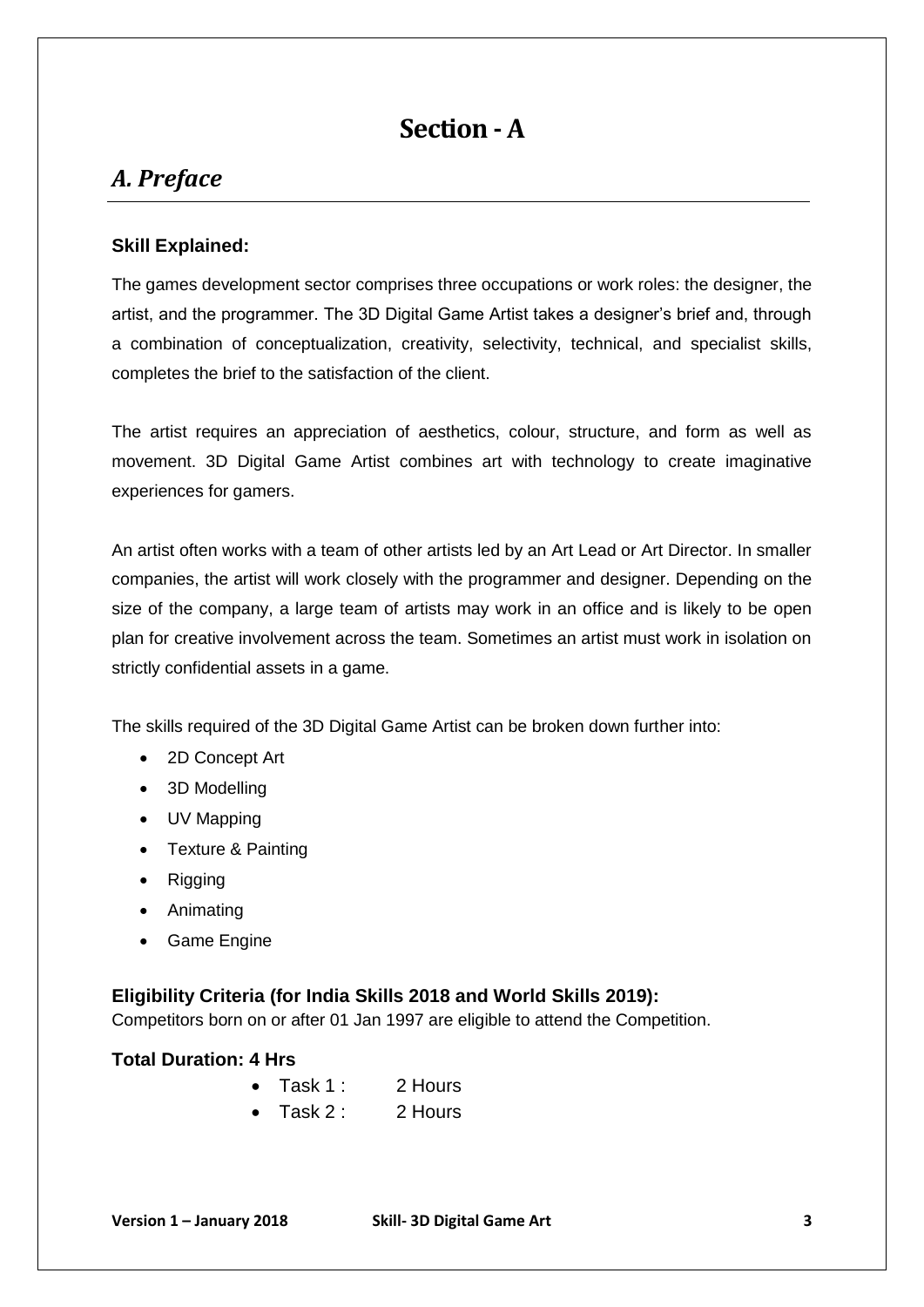## **Section - B**

## <span id="page-3-0"></span>**B. Test Project**

#### **Instructions to the Competitor**

- 1. Create a folder called "YY\_Task1" on your desktop (where YY represents the number of your workstation).
- 2. All of your files must be saved in the folder

#### **Task 1: Concept Art**

#### **Description of Project and Task:**

- You must deliver task in 2 hours
- The task will be automatically collected at the end of two hours

#### **Subject:**

The focus of the competition is to create concept and model for an aquatic adventure 3D Game of Hungry Shark. Where the player controls a shark with a goal to eat as much prey as possible to earn gold and points. The game has a stylized, cartoony look and feel with soft shading and a vibrant color palette. The Sharks have exaggerated features and proportions. They are almost grotesque with larger than life personalities.

#### **Task Description:**

- In this task you need to create the concept for the Shark along with the background.
- The concept should have a unique design and cannot be a copy.
- Be adventurous in your design.
- Mix your materials and textures to tell the story of the model.
- You need to submit one final art piece (digital) at 3840x2160pixel.

#### **Technical Specifications:**

Size: You need to submit one final art piece (digital) at 3840\*2160 pixel

#### **You must deliver:**

Folders as specified in "Instructions to the Competitor" on page 3.

**Version 1 – January 2018 Skill- 3D Digital Game Art 4**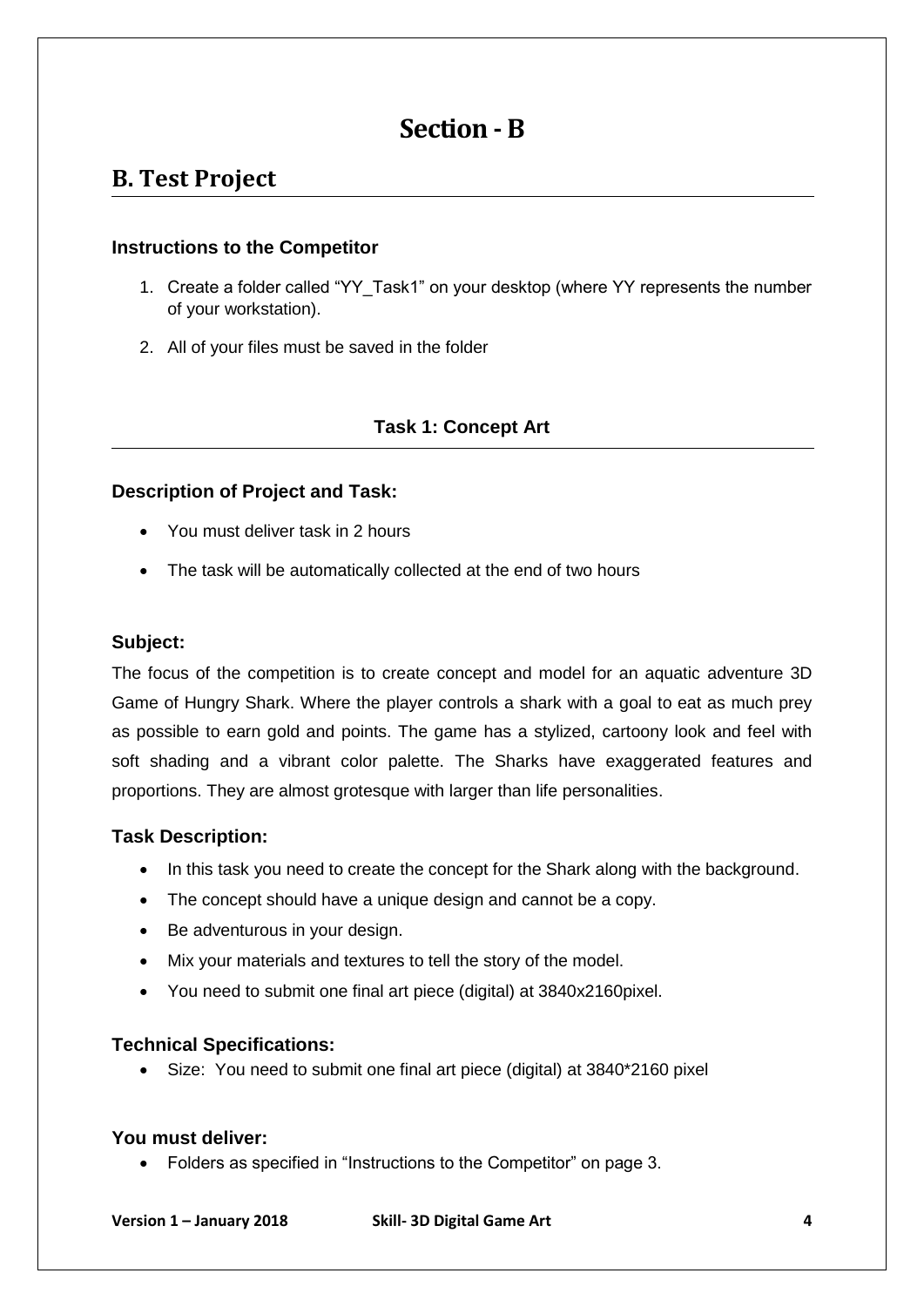- Only files from these folders will be assessed.
- One final art piece (digital) at 3840\*2160 pixel

#### **Task 2: Modelling**

#### **Description of Project and Task:**

- You must deliver task in 2 hours
- The task will be automatically collected at the end of two hours

#### **Subject:**

The focus of the competition is to create concept and model for an aquatic adventure 3D Game of Hungry Shark. Where the player controls a shark with a goal to eat as much prey as possible to earn gold and points. The game has a stylized, cartoony look and feel with soft shading and a vibrant color palette. The Sharks have exaggerated features and proportions. They are almost grotesque with larger than life personalities.

#### **Task Description:**

- In this task you need to Model the Angry Shark (Maximum 100000 triangles) based on the concept you created in the first Task.
- Make sure you consider edge loops, and ensure you have enough topology where additional detail or possible deformation is required.

#### **Technical Specifications:**

- Model with maximum 100000 triangles.
- Max/Maya scene organisation only relevant assets in scene

#### **You must deliver:**

- 1. Folders as specified in "Instructions to the Competitor" on Page 4.
- 2. Only files from these folders will be assessed.
- 3. Max/Maya scene organisation only relevant assets in scene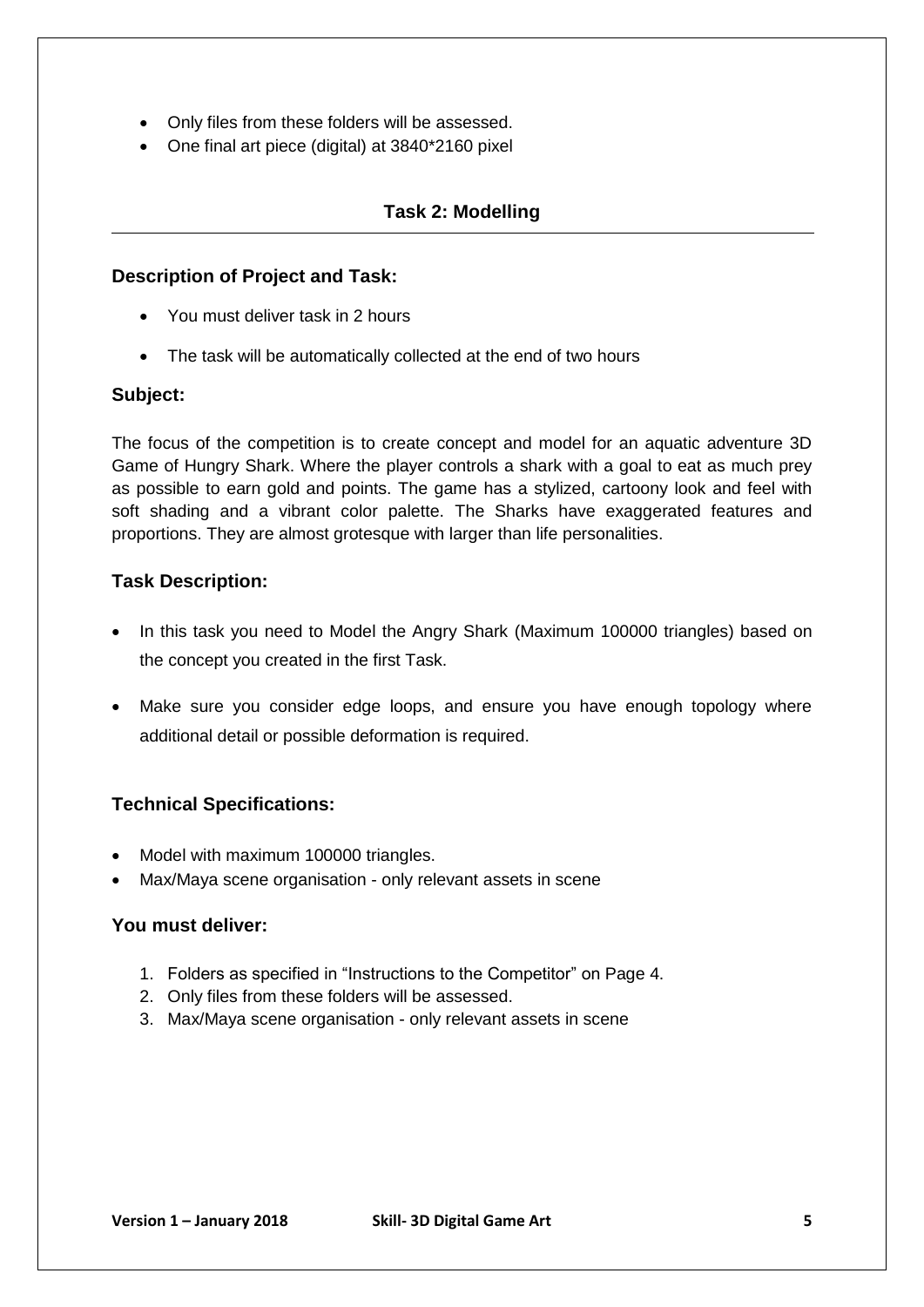## **Section – C**

## <span id="page-5-0"></span>**C. Marking Scheme**

The Assessment is done by awarding points by adopting two methods, Objective and Subjective.

- Measurement Che which is measurable
	-
- Judgmental Based on Industry expectations / Standard

#### **Marking Scheme**

- 50% marks for technical skills
- 50% marks for conceptual skills

**The Section Criteria is the total of Subjective and Objective** 

**Mark Sheet is attached as Appendix**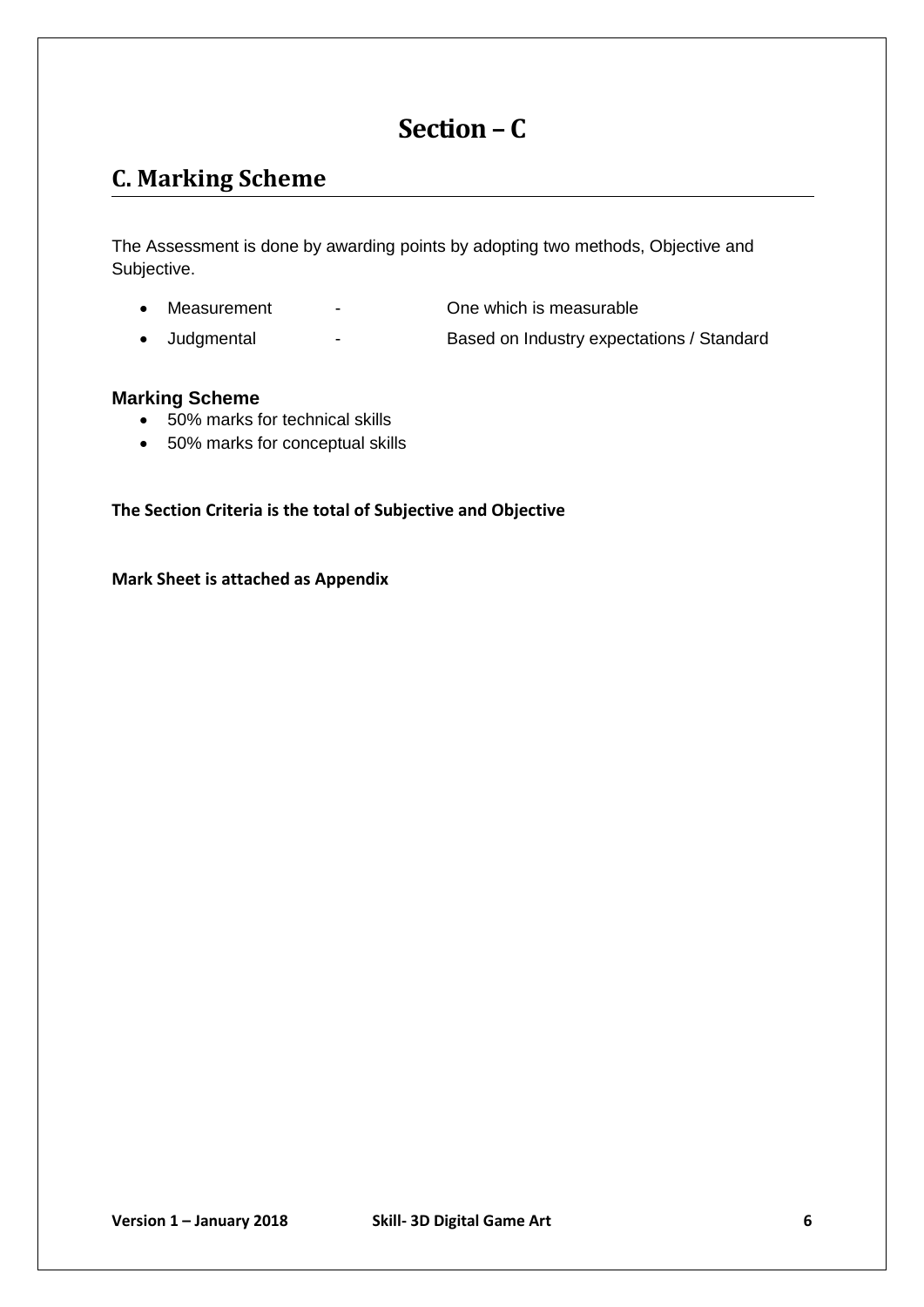## **Section - D**

## <span id="page-6-0"></span>**D. Infrastructure List**

#### **IT Equipment:**

- Intel core i5 processor, 12GB ram
- 22inch Computer Screen
- Mouse & mousepad
- Wacom Graphic tablet,

#### **Software:**

- Adobe Photoshop
- Adobe Illustrator
- Autodesk Maya/Z-Brush 4R7

#### **Materials and Consumables:**

A4 115 gsm paper

#### **General Requirements:**

- Pencil
- Eraser
- Pencil Sharpener
- 18-inch steel scale
- Cutters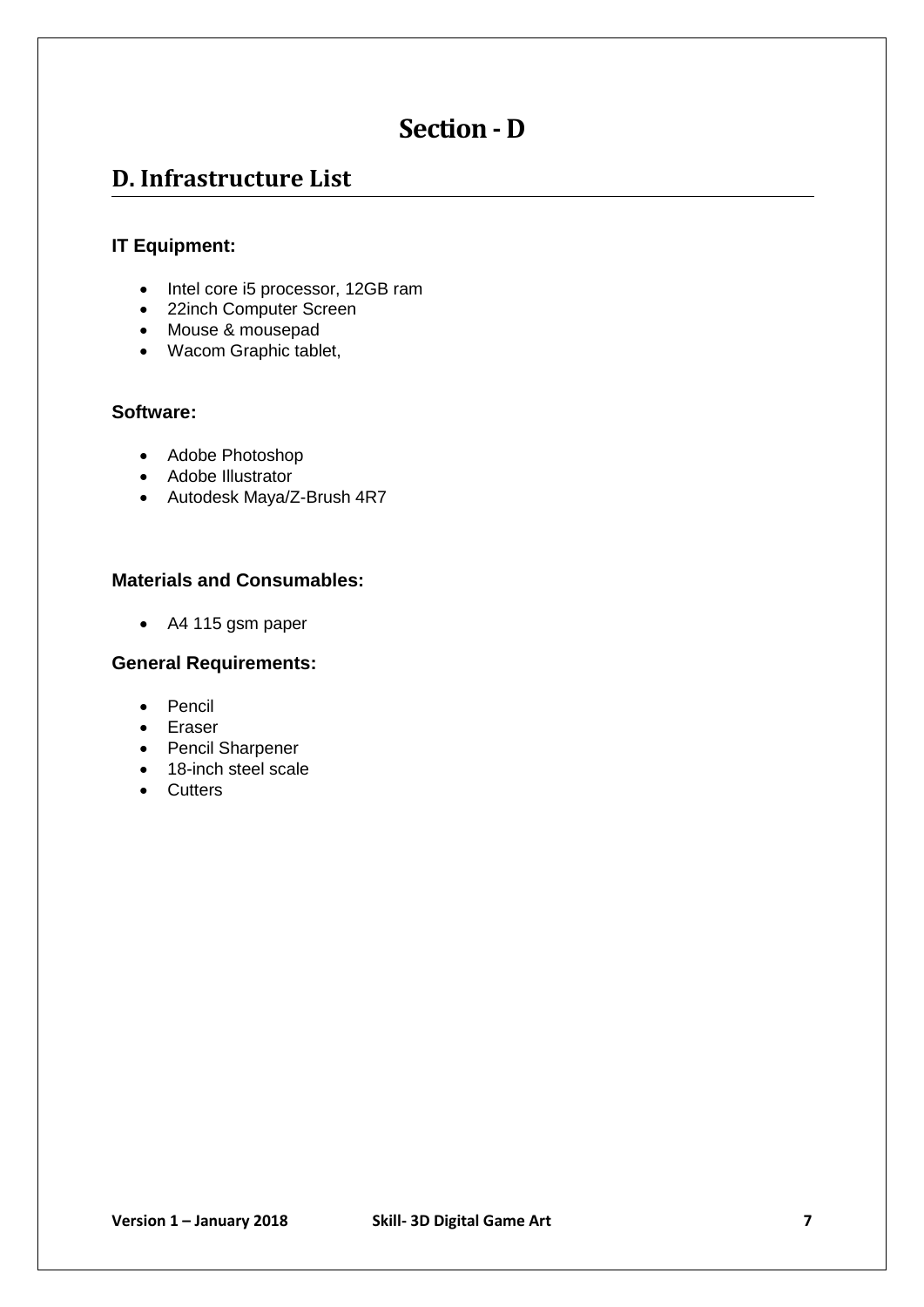## **Section – E**

## <span id="page-7-0"></span>**E. Instructions for candidates**

#### **General Rules**

- Competitors should inform the officials on duty regarding the malfunctioning of their computers, tools and equipment.
- Competitors should be mindful of loose computer wires and electrical outlets on their workstations and throughout the competition area.
- Competitors to make sure that any rulers, cutting blades or other workstation equipment are not left hanging over the edge of the bench.
- Competitors are not allowed to walk around the work area with cutting blades, rulers or other workbench tools.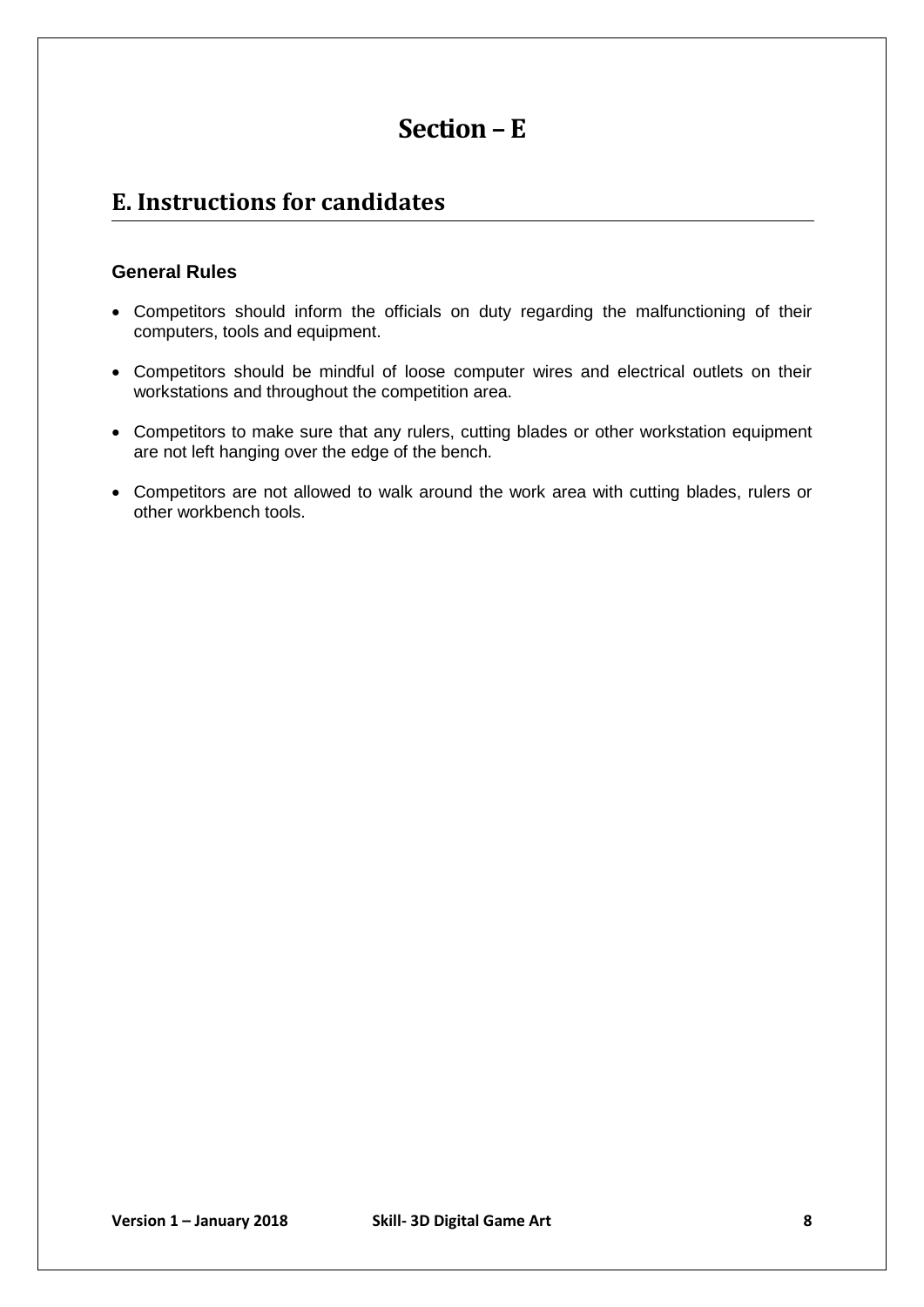## **Section – F**

## <span id="page-8-0"></span>**F. Health, Safety, and Environment**

- All accredited participants and supporting volunteers will abide by rules and regulations with regards to Health, Safety, and Environment of the Competition venue.
- All participants, technicians and supporting staff will wear the required protective Personnel clothing.
- All participants will assume liability for all risks of injury and damage to property, loss of property, which might be associated with or result from participation in the event. The organizers will not be liable for any damage; however in case of Injury the competitor will immediately inform the immediate organizer for medical attention.
- Proper covered shoes are to be worn.

**Annexure - 1**

**Version 1 – January 2018 Skill- 3D Digital Game Art 9**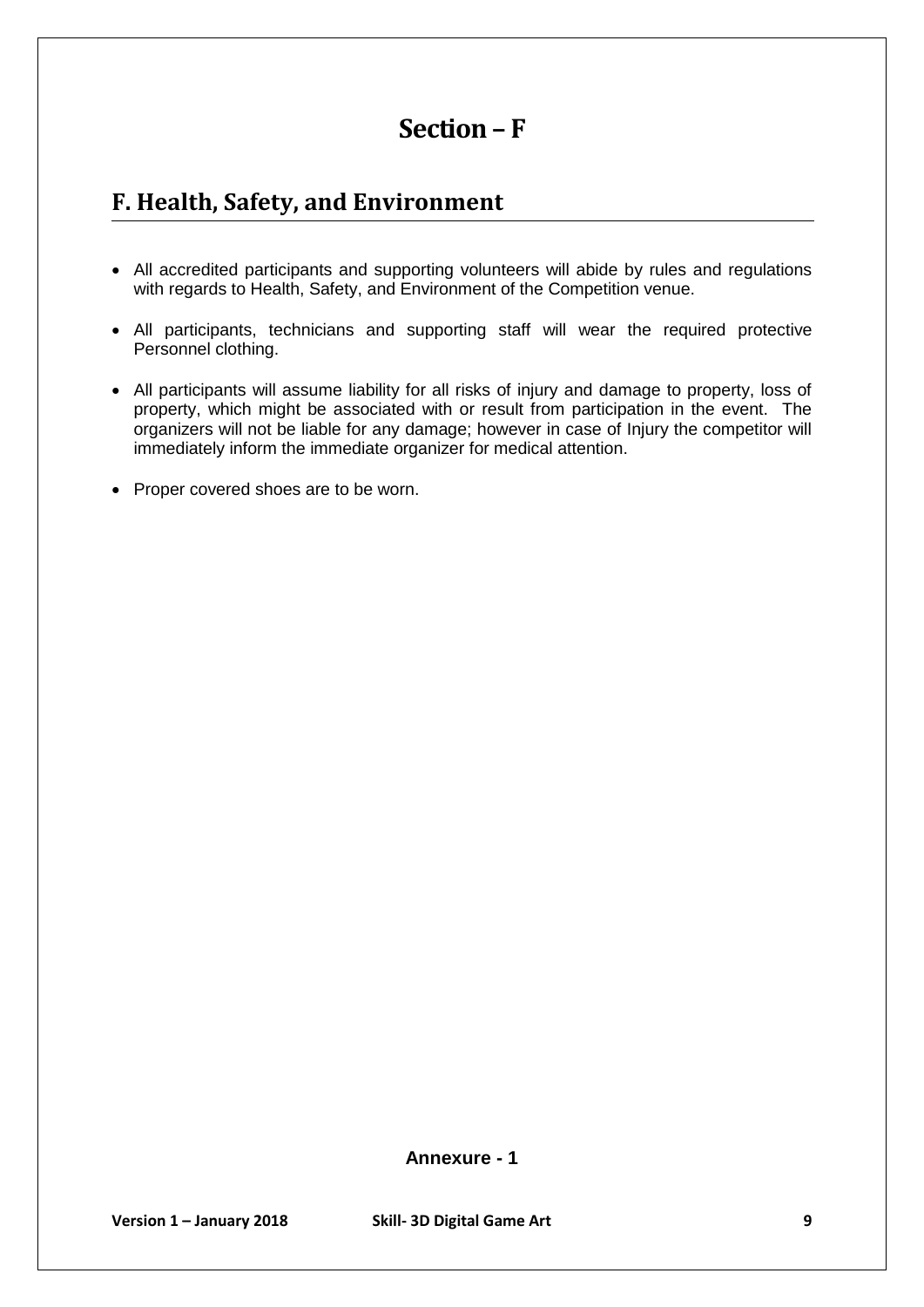#### **Skill Name:** 3D Digital Game Art **Competitor Name:**

| Task | <b>Criteria</b>                     | <b>Mark</b> |
|------|-------------------------------------|-------------|
| A    | Creative process and Concept Design | 50.00       |
| В    | Knowledge of 3D Modelling           | 50.00       |
|      | <b>Grand Total</b>                  | 100.00      |

| Sub<br><b>Criteria</b><br>ID | Sub<br><b>Criteria</b><br>Name or<br><b>Description</b>                      | <b>Aspect</b><br><b>Type</b><br>$M =$<br><b>Meas</b><br>$J =$<br>Judg | Aspect -<br><b>Description</b>                                                                      | Judg<br><b>Score</b> | <b>Extra Aspect</b><br><b>Description</b><br>(Meas or Judg)<br><b>OR</b><br><b>Judgement</b><br><b>Score</b><br><b>Description</b><br>(Judg only) | <b>Max</b><br><b>Mark</b> |
|------------------------------|------------------------------------------------------------------------------|-----------------------------------------------------------------------|-----------------------------------------------------------------------------------------------------|----------------------|---------------------------------------------------------------------------------------------------------------------------------------------------|---------------------------|
| A <sub>1</sub>               |                                                                              |                                                                       | PSD tidiness - named layers and sensible folder structure                                           |                      |                                                                                                                                                   |                           |
|                              |                                                                              | M                                                                     | Layers and folders<br>have been given<br>appropriate rather<br>than default names<br>(any language) |                      |                                                                                                                                                   | 2.50                      |
| A2                           | All tasks completed on time                                                  |                                                                       |                                                                                                     |                      |                                                                                                                                                   |                           |
|                              |                                                                              | M                                                                     | Each module every<br>day must be<br>finished to achieve<br>this mark                                |                      |                                                                                                                                                   | 2.50                      |
| A3                           | Concept Art done according to the technical and artistic industry standards. |                                                                       |                                                                                                     |                      |                                                                                                                                                   |                           |
|                              |                                                                              | M                                                                     | Digital sketch<br>explores more than<br>2 ideas                                                     |                      | drawings/sketches<br>(using digital<br>software) should<br>be created to<br>explore ideas.<br>(paper based<br>drawings are not<br>counted)        | 7.50                      |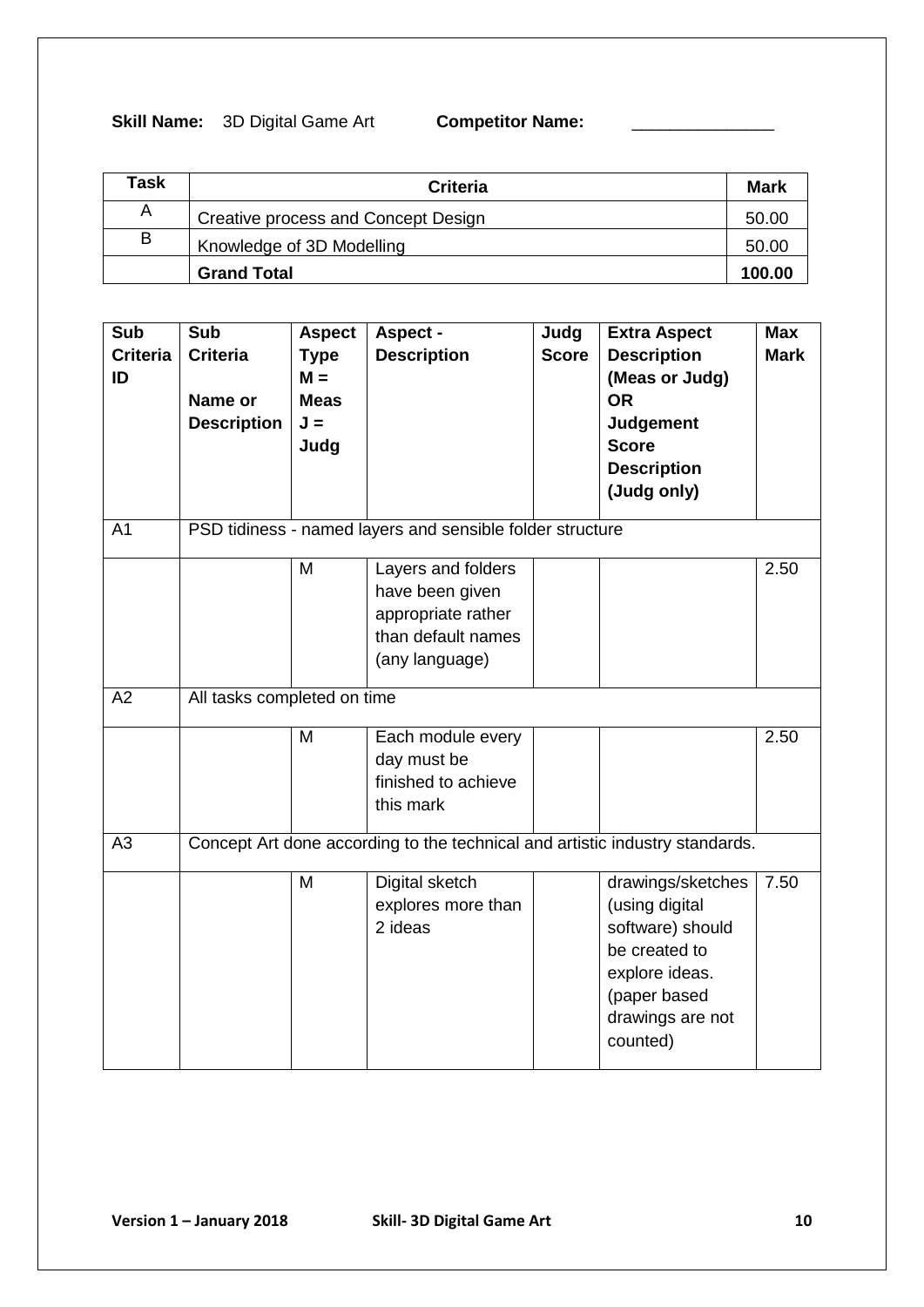| M | Digital painting<br>demonstrates<br>perspective                                        |                  | Some form of<br>perspective needs<br>to be shown<br>rather than flat<br>elevations                                                       | 10.00 |
|---|----------------------------------------------------------------------------------------|------------------|------------------------------------------------------------------------------------------------------------------------------------------|-------|
| M | Digital painting<br>indicates proportion                                               |                  | Proportion needs<br>to be<br>demonstrated,<br>using the concept<br>in relation to<br>something else in<br>the scene or a<br>human figure | 10.00 |
| M | The final concept<br>art features<br>blending/smoothing<br>to represent form           |                  |                                                                                                                                          | 7.50  |
| J | Digital painting<br>demonstrates<br>shading and<br>describes the form<br>of the object |                  |                                                                                                                                          | 10.00 |
|   |                                                                                        | $\pmb{0}$        | No use of shading<br>or hatching                                                                                                         |       |
|   |                                                                                        | 2.5              | Slight use of<br>shading or<br>hatching                                                                                                  |       |
|   |                                                                                        | 5                | Some use of<br>shading or<br>hatching                                                                                                    |       |
|   |                                                                                        | 10               | Shading that<br>accentuates the<br>3D shape                                                                                              |       |
|   |                                                                                        | $\overline{7.5}$ | The artwork uses<br>colour, light and<br>shadow                                                                                          |       |
|   |                                                                                        | 10               | The artwork<br>closely represents<br>the final model                                                                                     |       |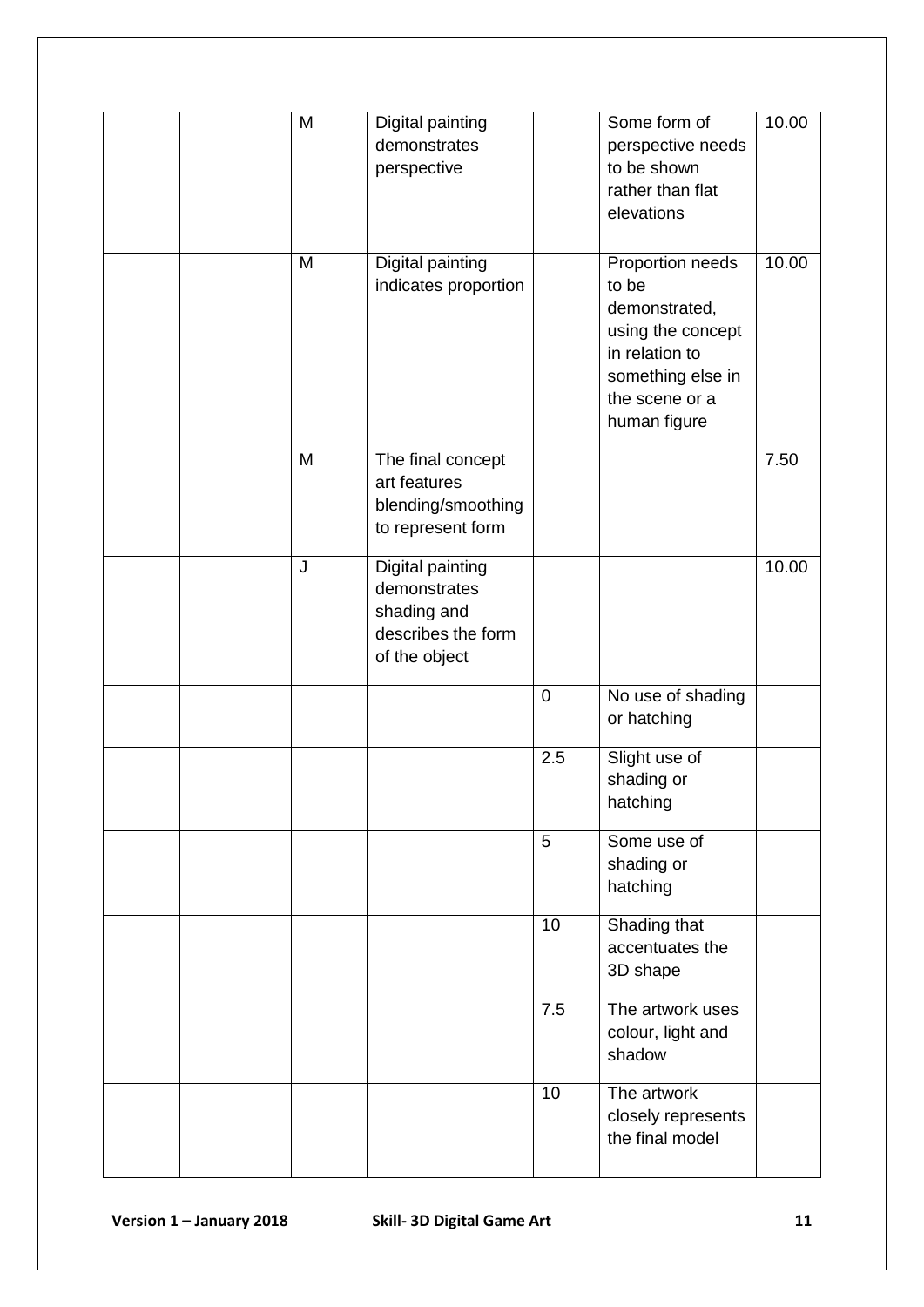|                |                 |   |                                                             | <b>Total Marks</b> | 50   |
|----------------|-----------------|---|-------------------------------------------------------------|--------------------|------|
|                |                 |   |                                                             |                    |      |
|                |                 |   |                                                             |                    |      |
| <b>B1</b>      |                 |   | Max/Maya scene organisation - only relevant assets in scene |                    |      |
|                |                 | M | Geometry used for                                           |                    | 2.00 |
|                |                 |   | testing or                                                  |                    |      |
|                |                 |   | unassigned to the<br>model should be                        |                    |      |
|                |                 |   | removed from the                                            |                    |      |
|                |                 |   | final scene                                                 |                    |      |
| <b>B2</b>      |                 |   | Art style consistent through all assets                     |                    |      |
|                |                 |   |                                                             |                    |      |
|                |                 | M | The art style set                                           |                    | 3.00 |
|                |                 |   | out in the brief and                                        |                    |      |
|                |                 |   | accompanying                                                |                    |      |
|                |                 |   | scene should be                                             |                    |      |
|                |                 |   | met for created                                             |                    |      |
|                |                 |   | assets                                                      |                    |      |
|                |                 | M | Geometry used for                                           |                    | 2.00 |
|                |                 |   | testing or                                                  |                    |      |
|                |                 |   | unassigned to the                                           |                    |      |
|                |                 |   | model should be                                             |                    |      |
|                |                 |   | removed from the                                            |                    |      |
|                |                 |   | final scene                                                 |                    |      |
| B <sub>3</sub> | asset Modelling |   |                                                             |                    |      |
|                |                 | M | asset meets the                                             |                    | 4.00 |
|                |                 |   | triangle budget                                             |                    |      |
|                |                 | M | No flipped normals                                          |                    | 3.00 |
|                |                 |   | present on the                                              |                    |      |
|                |                 |   | asset                                                       |                    |      |
|                |                 | M | Chamfered edges                                             |                    | 2.00 |
|                |                 |   | on any 90 degree                                            |                    |      |
|                |                 |   | edge                                                        |                    |      |
|                |                 | M | Model utilises                                              |                    | 2.00 |
|                |                 |   | 90+% triangle                                               |                    |      |
|                |                 |   | budget                                                      |                    |      |
|                |                 |   |                                                             |                    |      |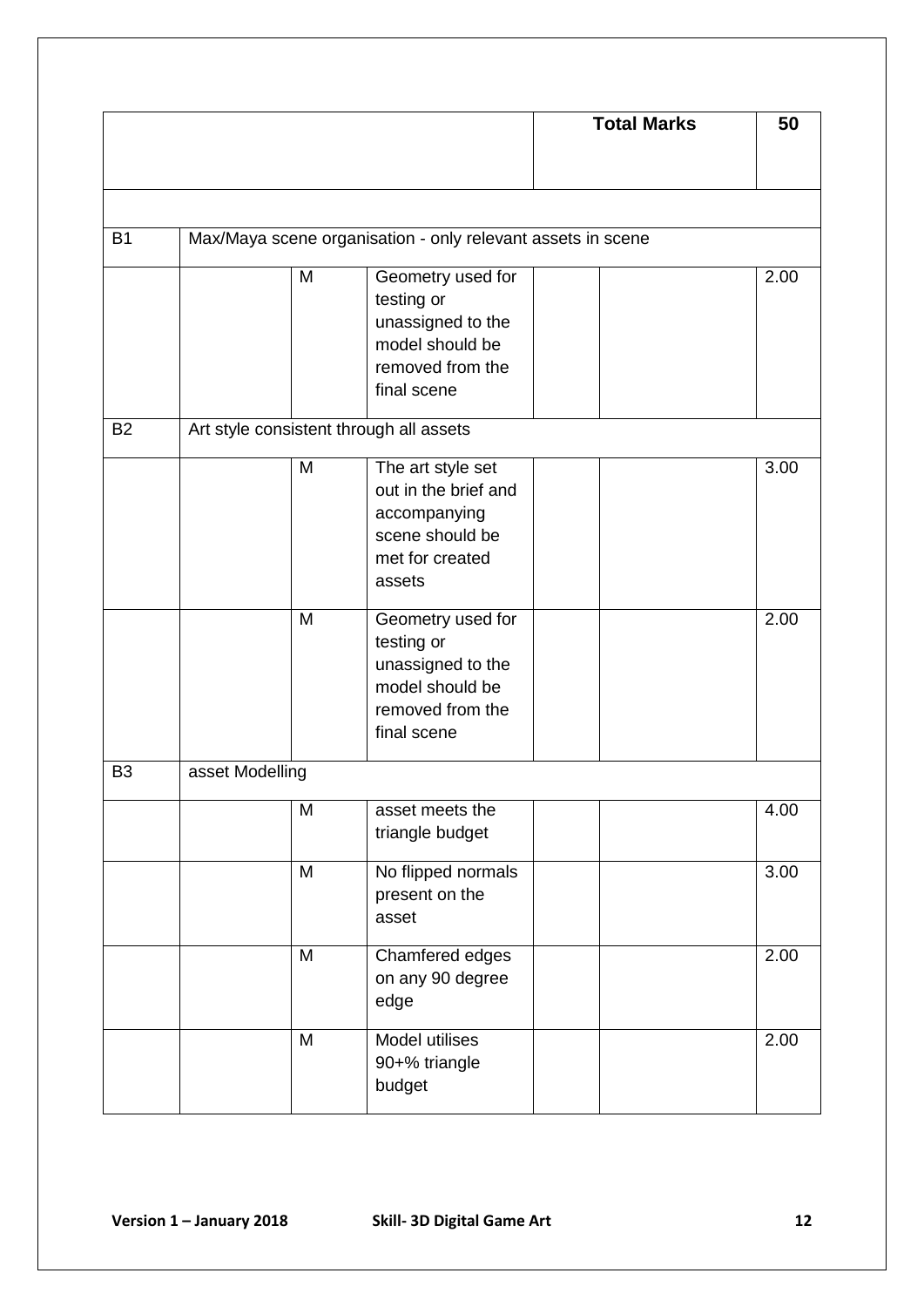|  | J | Asset's distribution<br>of triangles is even<br>across fixed areas,<br>and concentrated<br>for areas of<br>deformation and<br>detail. |                |                                                                                           | 8.00 |
|--|---|---------------------------------------------------------------------------------------------------------------------------------------|----------------|-------------------------------------------------------------------------------------------|------|
|  |   |                                                                                                                                       | $\pmb{0}$      | Inequitable use of<br>triangles that fail<br>to reduce tris on<br>areas that need<br>less |      |
|  |   |                                                                                                                                       | 3              | The triangle sizes<br>are even across<br>the whole model                                  |      |
|  |   |                                                                                                                                       | 6              | The triangle sizes<br>are even and<br>areas needing<br>more detail use<br>more triangles  |      |
|  |   |                                                                                                                                       | 8              | Equitable use of<br>triangles that<br>reduce tris on<br>areas that need<br>less           |      |
|  | J | Asset conforms to<br>edgeflow that<br>accentuates the<br>represented object.                                                          |                |                                                                                           | 8.00 |
|  |   |                                                                                                                                       | $\pmb{0}$      | Edgeflow is not<br>sympathetic with<br>the shape of the<br>object                         |      |
|  |   |                                                                                                                                       | $\overline{2}$ | Edgeflow is<br>sympathetic with<br>the object's shape                                     |      |
|  |   |                                                                                                                                       | 6              | Edgeflow<br>accentuates<br>object's shape                                                 |      |
|  |   |                                                                                                                                       | 8              | Edgeflow has no                                                                           |      |